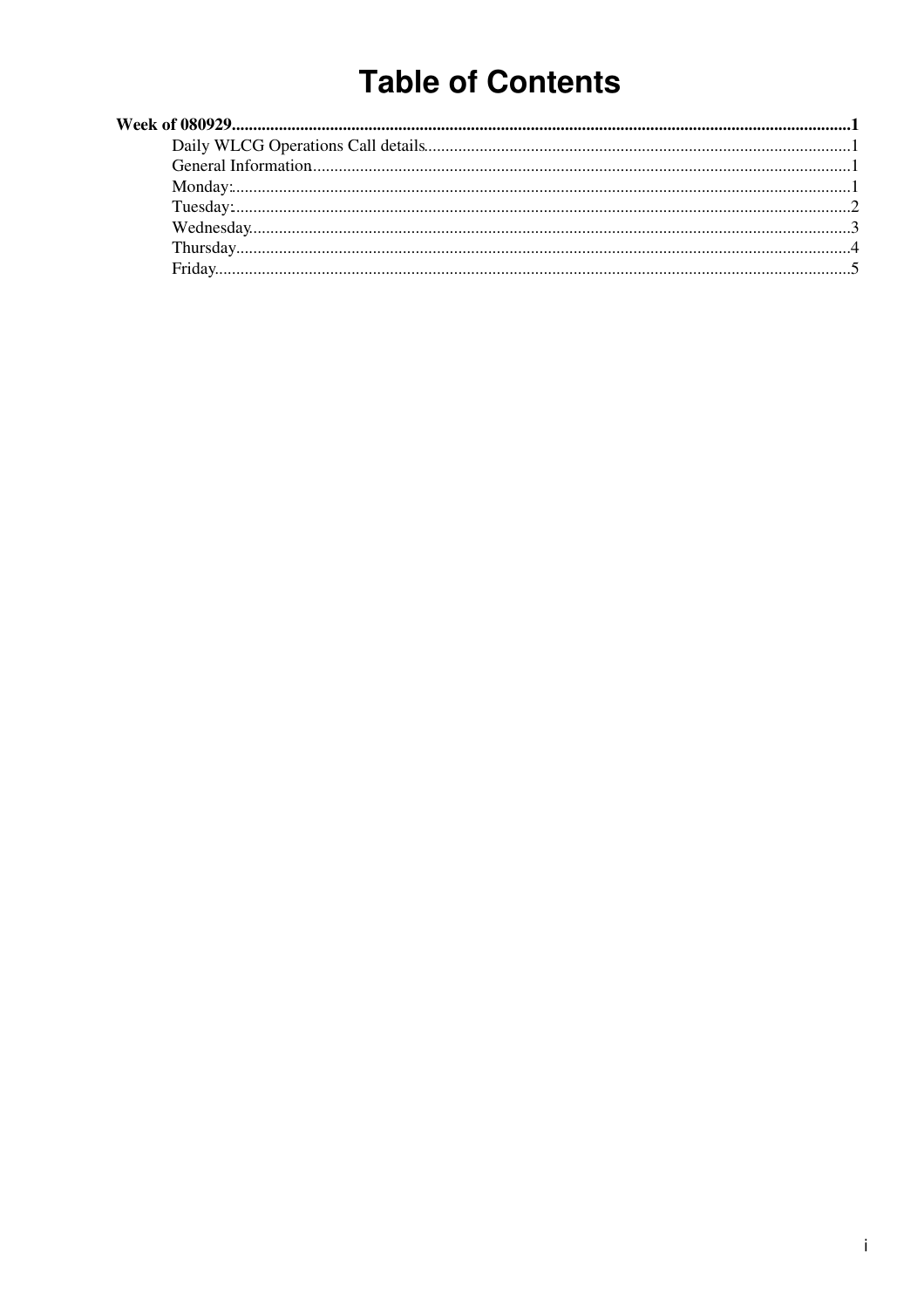# <span id="page-1-0"></span>**Week of 080929**

Open Actions from last week:

## <span id="page-1-1"></span>**Daily WLCG Operations Call details**

To join the call, at 15.00 CE(S)T Monday to Friday inclusive (in CERN 513 R-068) do one of the following:

- 1. Dial +41227676000 (Main) and enter access code 0119168, or
- 2. To have the system call you, click [here](https://audioconf.cern.ch/call/0119168) $\Phi$

### <span id="page-1-2"></span>**General Information**

- Web archive: <https://mmm.cern.ch/public/archive-list/w/wlcg-operations>
- CERN IT status board: <http://it-support-servicestatus.web.cern.ch/it-support-servicestatus/> $\mathbb{Z}$
- elogs: [https://prod-grid-logger.cern.ch/elog/CCRC'08+Logbook/](https://prod-grid-logger.cern.ch/elog/CCRC)

See the [weekly joint operations meeting minutes](https://twiki.cern.ch/twiki/bin/view/EGEE/WlcgOsgEgeeOpsMeetingMinutes)

Additional Material:

### <span id="page-1-3"></span>**Monday:**

Attendance: local(Alessandro, Jamie, Markus, Ricardo, Harry, Miguel, Patricia, Jan), Jean-Philippe;remote(Gareth, Michael).

elog review:

Experiments round table:

- ATLAS weekend went pretty smoothly. Expect cosmic data taking with all subdetectors tonight • 16:00 ATLAS meeting for details. Replication automatic - i.e. expect cosmics as announced. GGUS providing list of 5 Tier2s (calibration T2s) - 4 are EGEE, 1 Michigan - use contact e-mail from tier1s of atlas. OSG tickets only ok for BNL - at WLCG ops will ask GGUS to implement direct access for at least these 5 tier2 sites. (Ticket by-passes ROC). Michael - welcome very much if this can be implemented - would ease life! Q: cosmic data. LAr sample? A: will follow-up.
- ALICE issue reported with WMS at [RAL](https://twiki.cern.ch/twiki/bin/view/LCG/RAL) now solved. 2 WMSs at RAL up and running put in production for ALICE this morning (some auth issues). New ALICE q at CERN - increase time limit to 20 hours (2 normalised days - previous were 1 normalised day) ([LSF](https://twiki.cern.ch/twiki/bin/view/LCG/LSF) ticket - close) queues to be provided as from tomorrow. Test new queues tomorrow morning.

Sites round table:

• [RAL](https://twiki.cern.ch/twiki/bin/view/LCG/RAL) - Our (Interim) post mortem of the LHCB lost file incident is at: [http://www.gridpp.ac.uk/wiki/RAL\\_Tier1\\_Incident\\_20080917](http://www.gridpp.ac.uk/wiki/RAL_Tier1_Incident_20080917)@

Core services (CERN) report:

DB services (CERN) report: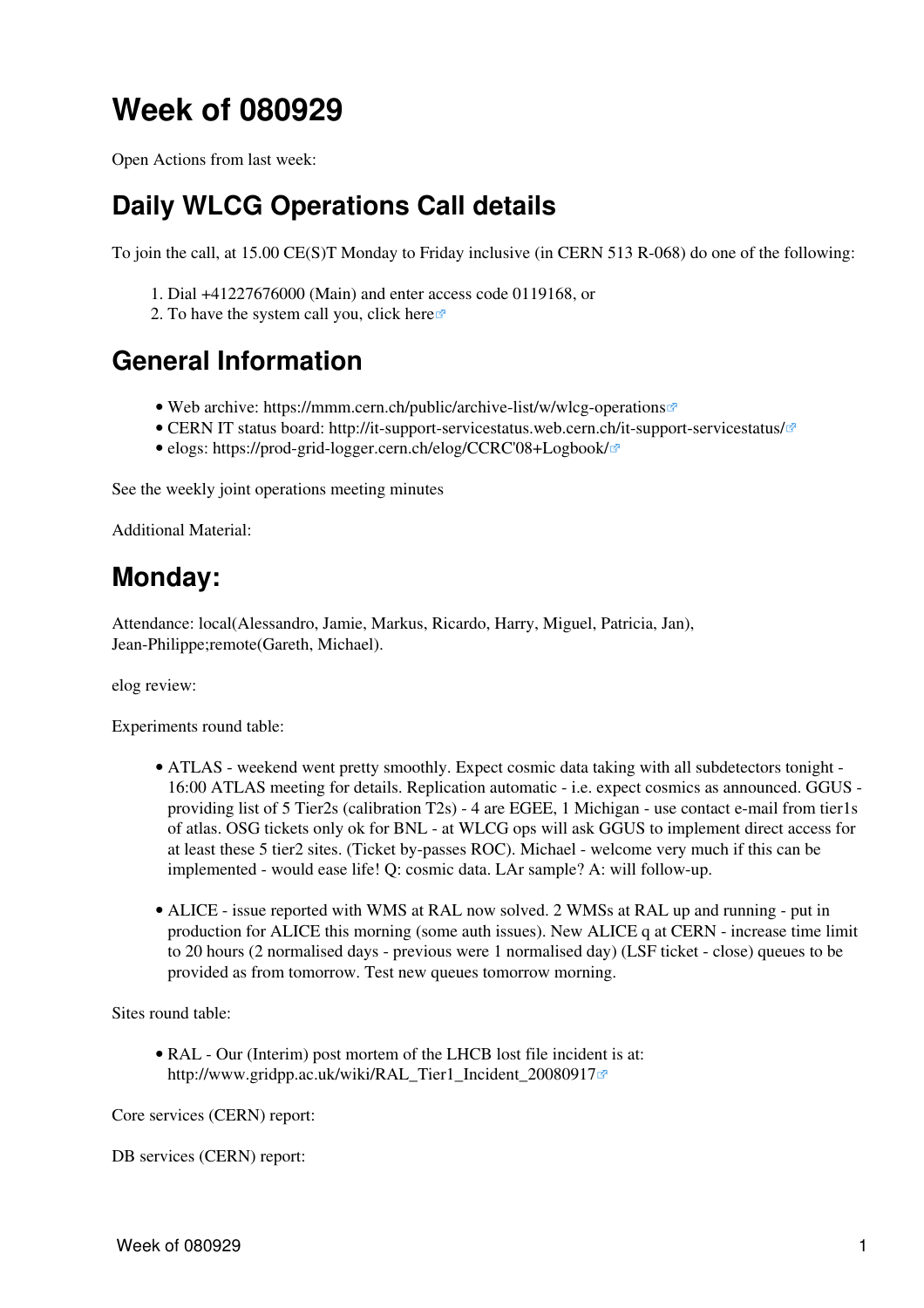- Friday network problems (router) affecting CMS online streaming not working. Corrected, but DNS intervention later broke it again - fixed this morning. Friday night LFC stream to SARA aborted. Fixing some rows at destination - data was changed at destination but should be R/O!
- SAM: intervention tomorrow (broadcast sent) 1 hour of tests will not be published.

Monitoring / dashboard report:

Release update:

AOB:

### <span id="page-2-0"></span>**Tuesday:**

Attendance: local(Andrea, Patricia, James, Harry, Jamie, Gavin, Jean-Philippe, Ricardo, Alessandro, Miguel);remote(Gonzalo, Derek, Michael).

#### elog review:

Experiments round table:

- CMS nothing to report today. In contact with CASTOR team to run transfers using new SRM endpoint which will be setup probably next week.
- ALICE two qs mentioned yesterday put in production.
- ATLAS how many samples written in each event 5 (q from Michael yesterday). Each event around 3MB. Running cosmic data taking with all subdetector. All sites good efficiency except Lyon in scheduled downtime.
- LHCb: an issue with myproxy server preventing to have proxies renewed and then jobs running smoothly. As far as I know (Maarten was reporting that during EGEE08) this is a known issue with the reliability of myproxy server software whose solution should be on the way but not clear to me where exactly.

Other VOs have experienced this as well in the past and I'd like now to say that also LHCB did. Gavin - some hiccoughs with myproxy service in last few days but nothing chronic.

Sites round table:

- PIC (Gonzalo) issue this morning around 11:00. SRM over-loaded by LHCb requests. Happened a couple of weeks ago - was in contact with LHCb to schedule controlled test. Arranged for yesterday but seemed to be launched today(!). New parameters didn't help - srmget requests timeout. Puts work however. Now rebooting SRM, asking LHCb to stop tests, schedule a new test to try to fix. Michael file transfer rate per hour? A: get requests piling up in some internal SRM q. Each generate a pin request - internal qs overloaded. Transfer rate not so high. Michael - correlated with high pnfs load? No. See increase in SRM load but not 'too high'. Only seen 'now' - 13K srmget reqs in one shot presumably would also happen with other VOs but has not happened so far. Q for Michael - do you have tests to show how many you can stand? A: yes, launched about 10K requests at a time. Took some time [ to handle? ] but never got stuck. Gonzalo - eventually get requests succeed but takes some 4-5H. SAM get requests for ex. timeout during this period. Investigation on-going with dCache people.
- [RAL](https://twiki.cern.ch/twiki/bin/view/LCG/RAL) (Derek) no update, still investigating. No decision yet as whether separating out into different DBs would help.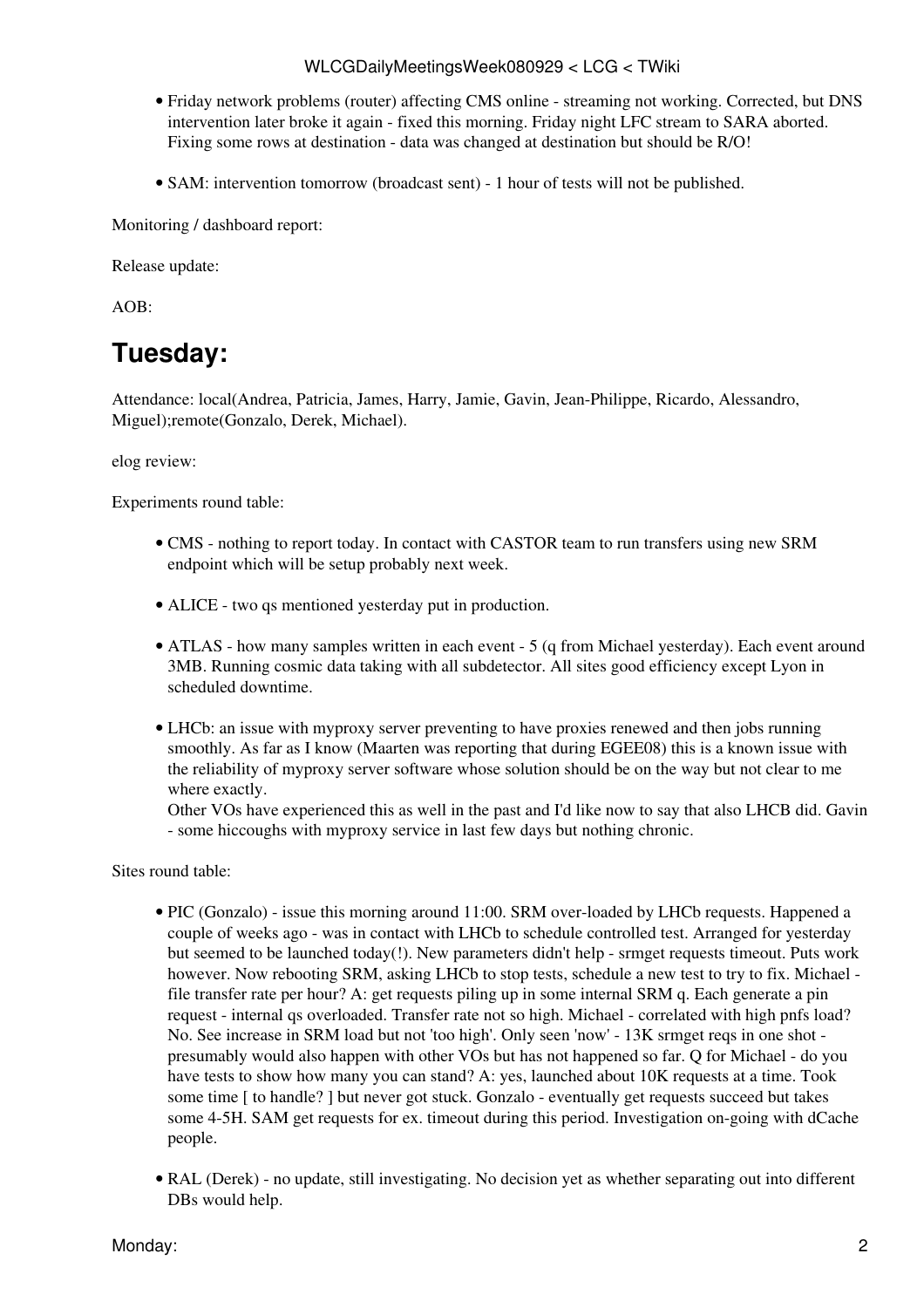Core services (CERN) report:

• FTS 2.1 (SLC4 version) deployed in production in parallel - encouraging experiments to test it out and when confident move to it. Proposal would be to make 'an official' release - to be discussed and agreed at some board.

DB services (CERN) report:

No news from our side. Complementing what was said yesterday, we could not find the cause of the • LFC stream to SARA failure. Their DBA says no data was written on their side. Scheduled intervention this morning on SAM was postponed as tests could not terminate in due time. It will be re-scheduled soon.

Monitoring / dashboard report:

• Setup new elog for Kors for tracking outcome of regular management meetings. Nothing new on CMS elog...

Release update:

 $AOB^+$ 

• N.B. Friday's meeting will (exceptionally) be in 28 R-006 due to a conflict with the [LCG GridFest](http://lcg.web.cern.ch/LCG/lhcgridfest/) that day.

### <span id="page-3-0"></span>**Wednesday**

• Rehearsal of LHC [GridFest](https://twiki.cern.ch/twiki/bin/edit/LCG/GridFest?topicparent=LCG.WLCGDailyMeetingsWeek080929;nowysiwyg=1) involving many people

Attendance: local();remote().

elog review:

Experiments round table:

- ATLAS (Simone):
	- ATLAS Cosmic data (RAW and ESD) are currently being distributed to T1s both on disk and 1. tape. This is a lot of traffic, also for the CERN-CERN channel (pumping between 150MB/s and 300MB/s in the last 48h).
	- 2. I got notification from Gavin about the new FTS on slc4 being in production at CERN. I agreed with ATLAS the new service will start being used for functional test transfers starting from the next monday.
	- CASTOR operations asked if it could be possible for ATLAS to test a new version of 3. CASTOR (still 1.1.7) in "PPS mode". This is possible, I can include it in the next round of functional test (monday) if the CASTOR endpoint is ready, otherwise in can be easily introduced at a later time.
	- 4. Issues in the last 24h:
		- $\Diamond$  problem with postgres database in dCache at PIC, fixed this morning;
		- ◊ low incoming throughput into SARA, affects functional tests as well as [MonteCarlo](https://twiki.cern.ch/twiki/bin/edit/LCG/MonteCarlo?topicparent=LCG.WLCGDailyMeetingsWeek080929;nowysiwyg=1) Production. Possibly a FTS issue, being followed.

Sites round table: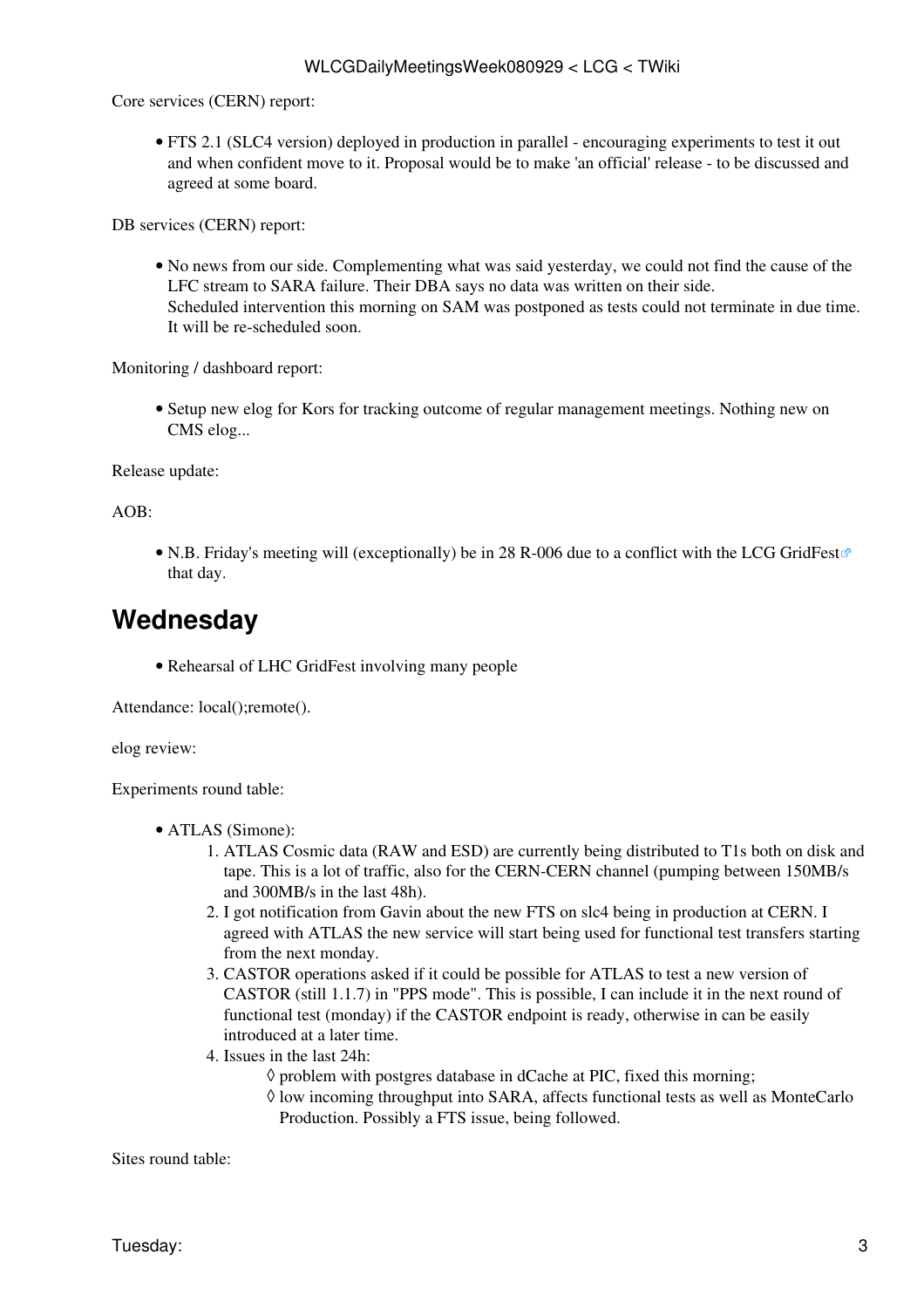#### WLCGDailyMeetingsWeek080929 < LCG < TWiki

• PIC: Incident this morning. Affected SRM service again 4AM -> 11.30AM. Due to auto-update on SRM service. recovered from and fixed on node.

Core services (CERN) report:

• FTS - problem discovered in new FTS service. Will hold up release of FTS for T1s.

DB services (CERN) report:

Monitoring / dashboard report:

Release update:

 $AOB<sup>2</sup>$ 

### <span id="page-4-0"></span>**Thursday**

Attendance: local(Ricardo, Gavin, Andrea, Jamie, Harry, Jean-Philippe, Luca, Roberto);remote(Derek, Michael, Simone, Michel).

elog review:

Experiments round table:

- ATLAS data export of cosmics on-going, no major problem. Other activity: re-staging tests. A bit problematic. Full size of FDR2 raw (7.3 TB) fully successfull for [RAL,](https://twiki.cern.ch/twiki/bin/view/LCG/RAL) TRIUMF and CERN (issue with few files being followed up). For other Tier1s some problems. Graeme sent detailed report to sites. Massive bringonline then more "Panda like" bringonline. Michael - BNL has not participated in these tests. Use "panda mover" then does implicit (pre-staging) whenever job requests files. Kaushik & Sasha in contact on this... Sasha: recent results from 3D scalability tests. Probe limits at 3D Tier1 sites. Looking forward to further steps to build model that takes into account these limits. ATLAS data reprocessing jobs - slow control DCS data. Harry - can we have report please? Luca - only one session of tuning. Will put in a report. Roberto - did you run bringonline recently at [GridKA](https://twiki.cern.ch/twiki/bin/edit/LCG/GridKA?topicparent=LCG.WLCGDailyMeetingsWeek080929;nowysiwyg=1)? A: yes results not encouraging. R: severe problems with requests timing out. S: yes, same.
- CMS recons jobs for cosmics going on smoothyl, recons data being exported to T1s. [IN2P3](https://twiki.cern.ch/twiki/bin/view/LCG/IN2P3) marked as custodial by mistake - corrected - should have been [RAL.](https://twiki.cern.ch/twiki/bin/view/LCG/RAL)
- LHCb activity snapshot "fake MC simulation", distributed analysis. 3 points: 1) above mentioned timeouts with lcg\_gt operations at [GridKA](https://twiki.cern.ch/twiki/bin/edit/LCG/GridKA?topicparent=LCG.WLCGDailyMeetingsWeek080929;nowysiwyg=1). Concurrent activity with ATLAS? (shouldn't happen...) 2) PIC - LHCb controlled test that failed due to load. srm requests pile out. In case of timeout condition get in a vicious circle condition. 3) LFC migration - Sophie has proposed date & intervention plan, 7 Oct intervention at CERN 10-11, 11-12 at Tier1s. Sent to Tier1 admins. [RAL](https://twiki.cern.ch/twiki/bin/view/LCG/RAL) agreed so far... Would allow retirement of SRM V1 endpoints!

Sites round table:

• SARA - Wed 17:30 UTC+2: hardware error on one of the pool nodes at SARA - Due to a hardware error, one pool node is unavailable. Therefore disk-only data will be temporally unavailable. This will be fixed asap.

Core services (CERN) report: